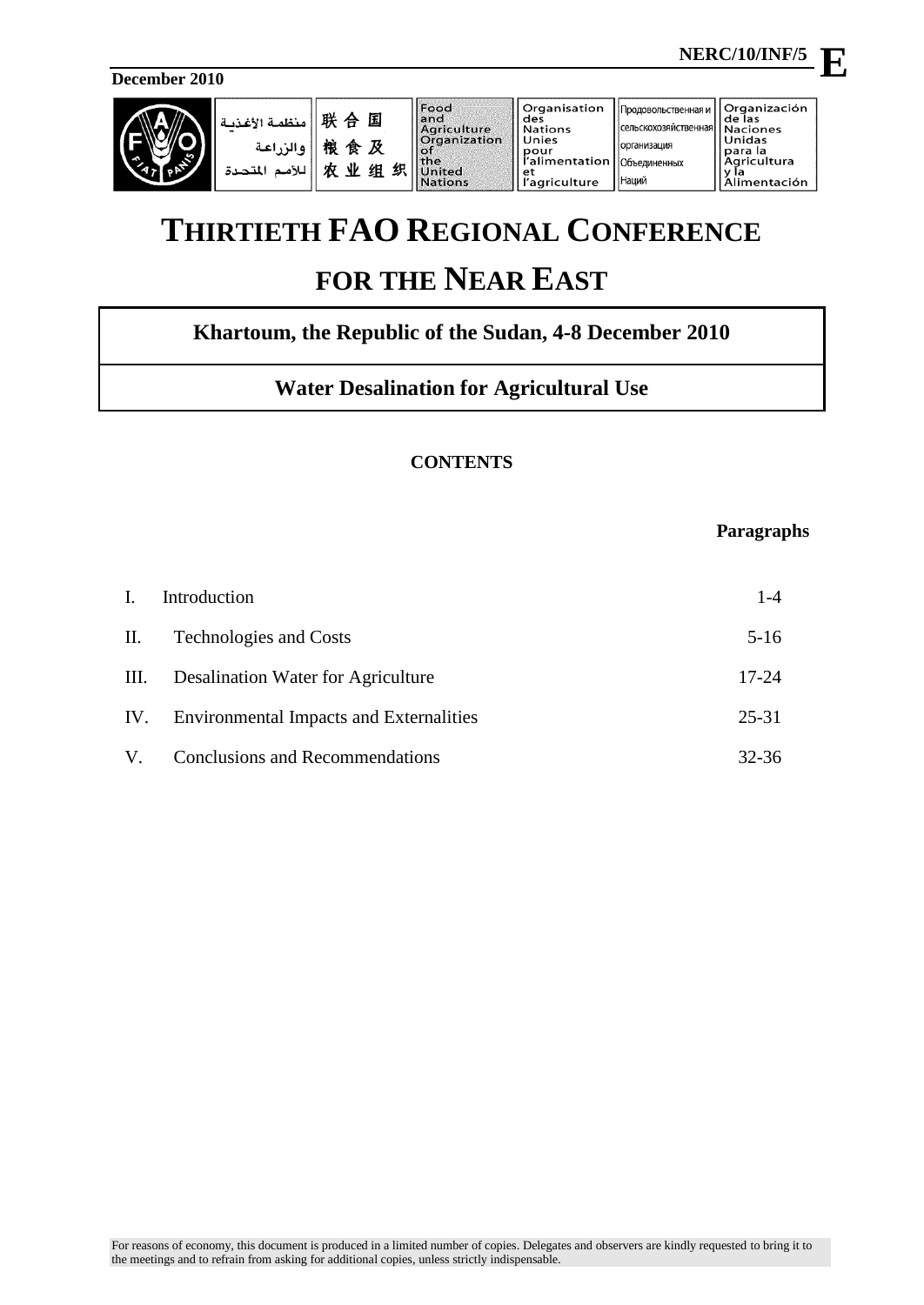### **I. INTRODUCTION**

<span id="page-1-0"></span>1. In the water stressed Near East, water desalination is now a well established technology for municipal and industrial water supply and in some countries it is becoming the main source of potable water. Estimates suggest that *desalinated water use in the Region is 3.2 BCM/year* – over half of the total worldwide. *Saudi Arabia, Kuwait, and United Arab Emirates are the largest users and account for 74 percent of this.* Over 45 percent of Kuwait's water use comes from desalination. *Saudi Arabia produces over 2.7 MCM/day* of desalinated seawater; while the world"s largest desalination facilities are at *Jebel Ali in the United Arab Emirates* which has a capacity of almost *1 MCM/day*.

2. Desalination now accounts for over 40 percent of "non conventional" water use (desalinated water and treated wastewater) in the Near East, about 17 percent of the total water use for domestic and industrial purposes.

| <b>Country</b>                | <b>Municipal and</b><br><b>Industry Water Use</b> | <b>Desalinated</b><br>Water | <b>Treated</b><br>Wastewater | <b>Total Non-</b><br>conventional |
|-------------------------------|---------------------------------------------------|-----------------------------|------------------------------|-----------------------------------|
| Algeria                       | 2 1 3 0                                           | 17                          | $\overline{0}$               | 17                                |
| Egypt                         | 9 300                                             | 100                         | 2971                         | 3071                              |
| Libyan<br>Arab<br>Jamahariya  | 740                                               | 18                          | 40                           | 58                                |
| Mauritania                    | 200                                               | $\overline{2}$              | $\mathbf{1}$                 | 3                                 |
| Morocco                       | 1590                                              | 7                           | $\overline{0}$               | 7                                 |
| Tunisia                       | 480                                               | 13                          | 21                           | 34                                |
| <b>North Africa</b>           | 14 440                                            | 157                         | 3033                         | 3190                              |
| Bahrain                       | 200                                               | 102                         | 16                           | 119                               |
| Kuwait                        | 420                                               | 420                         | 78                           | 498                               |
| Oman                          | 150                                               | 109                         | 37                           | 146                               |
| Qatar                         | 180                                               | 180                         | 43                           | 223                               |
| Saudi Arabia                  | 2840                                              | 1033                        | 166                          | 1199                              |
| <b>United Arab Emirates</b>   | 690                                               | 950                         | 248                          | 1198                              |
| Yemen                         | 340                                               | 10                          | 6                            | 16                                |
| <b>GCC States</b>             | 4830                                              | 2805                        | 594                          | 3399                              |
| and Yemen                     |                                                   |                             |                              |                                   |
| Iran (Islamic Republic<br>of) | 7 300                                             | 200                         | $\overline{0}$               | 200                               |
| Iraq                          | 14 000                                            | 7                           | $\overline{0}$               | 7                                 |
| Jordan                        | 330                                               | 10                          | 84                           | 93                                |
| Lebanon                       | 530                                               | 47                          | $\overline{2}$               | 49                                |
| Syrian Arab Republic          | 2030                                              | $\boldsymbol{0}$            | 550                          | 550                               |
| <b>Middle East</b>            | 24 180                                            | 265                         | 636                          | 900                               |
| <b>Total Near East</b>        | 43 440                                            | 3226                        | 4263                         | 7489                              |

#### **Table 1. Non-conventional Water use in the Near East (MCM/yr)**

*Source: Compiled from FAO AQUASTA, 2007*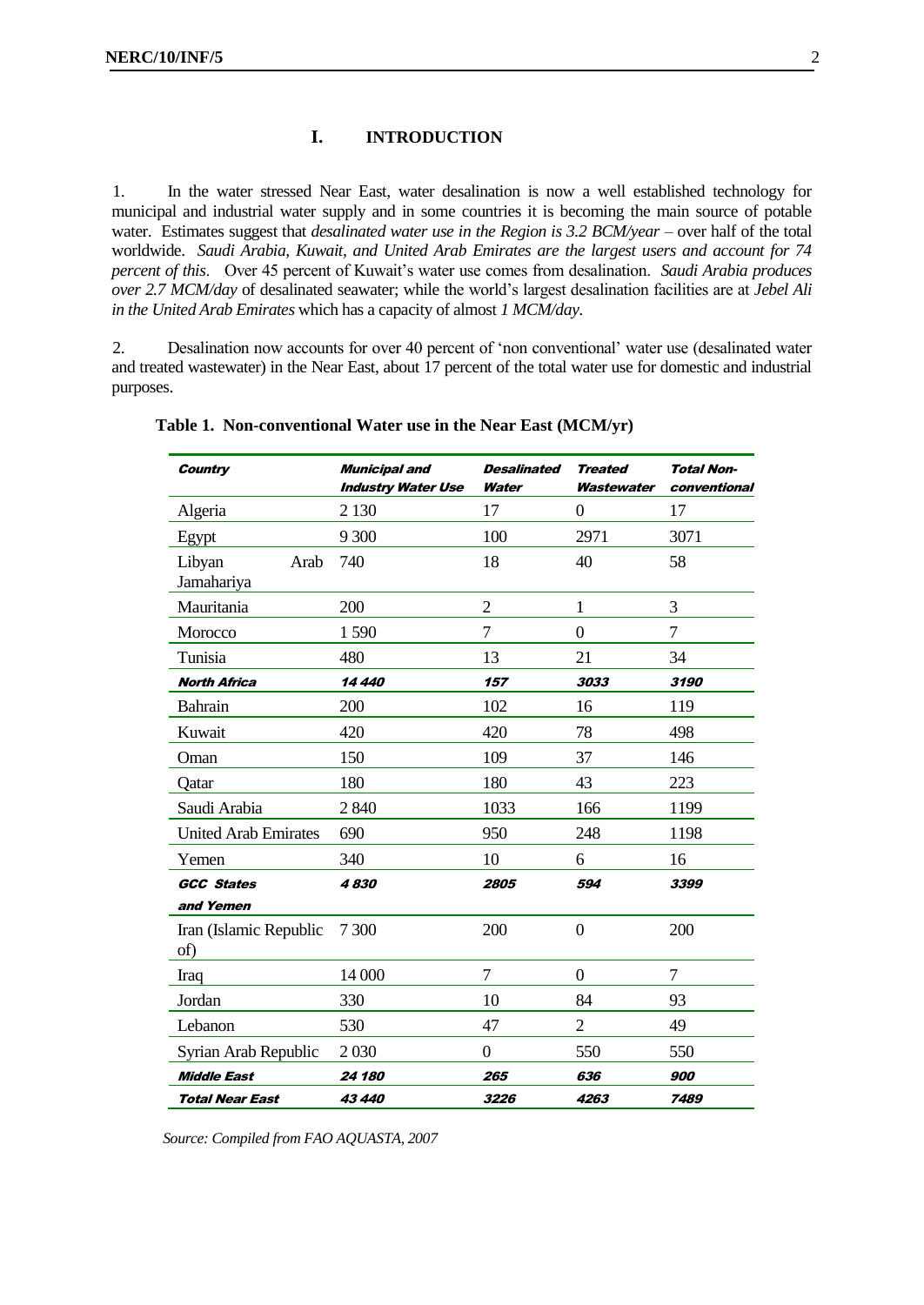3. There is some evidence that desalinated water is now being used for irrigated agriculture. But there are concerns that this is not yet justifiable both from an economic and environmental point of view. This note briefly examines the current state of the art of desalination, the costs involved, and the potential for using desalinated water for irrigated agriculture.

4. Saline water includes both seawater (30-50 g/l) and brackish water (0.5-30 g/l), which is less saline than seawater. Brackish water is often a mix of seawater and freshwater such as in river estuaries, in overabstracted groundwater aquifers at risk from saline intrusion, in deep fossil groundwater, and in land drainage networks that collect return flows from irrigation schemes.

## **II. TECHNOLOGIES AND COSTS**

<span id="page-2-0"></span>5. Desalination is a process to remove salt from saline water to produce freshwater. Desalination processes have developed significantly over the past 30 years and this has led to the general acceptance of two main technologies – thermal and membrane – which together account for almost 98 percent of the world"s current desalination operating capacity – now in excess of 35 MCM/day. A third option involves the use of solar energy for desalination but this is very much in its infancy.

#### *Thermal Technologies*

6. Thermal technologies are now mature and further major developments are not expected. They are primarily used to desalinate seawater by exploiting the distillation process – heating saline water to produce water vapor which is then condensed to produce freshwater. There are several processes being used– multistage flash (the most common process), multiple-effect distillation, and vapor compression distillation. Thermal technologies usually treat large volumes of water  $(>50\,000\text{m}^3/\text{d})$ , they have large capital installation costs, and have high energy requirements. For this reason they are often built in combination with power plants.



Figure 1. A 2 500m<sup>3</sup>/day Reverse Osmosis Plant Treating Brackish Groundwater in Spain (by membrane technology)

7. Membrane technologies are still developing rapidly. They include *Reverse Osmosis* – which involves forcing saline water under pressure through a semi-permeable membrane to remove the salt ; while E*lectro-dialysis* – which uses an electric load to achieve a similar result. Whereas electro-dialysis is suitable only for brackish water, reverse osmosis is used for both brackish water and seawater. Membrane technologies provide opportunities to scale plant size for a particular purpose – from large plants (above 5 000 m<sup>3</sup>/d), to medium plants (500 to 5 000 m<sup>3</sup>/d), and small plants with maximum of 500 m<sup>3</sup>/d capacity. Energy requirements are directly proportional to the amount of salt to be removed. A disadvantage of membrane processes is the need for pre-treatment when the water to be treated contains impurities.

8. In some cases both thermal and membrane technologies are used in combination to make better use of seasonal energy surpluses and address power/water mismatches caused by changes in daily and seasonal demands.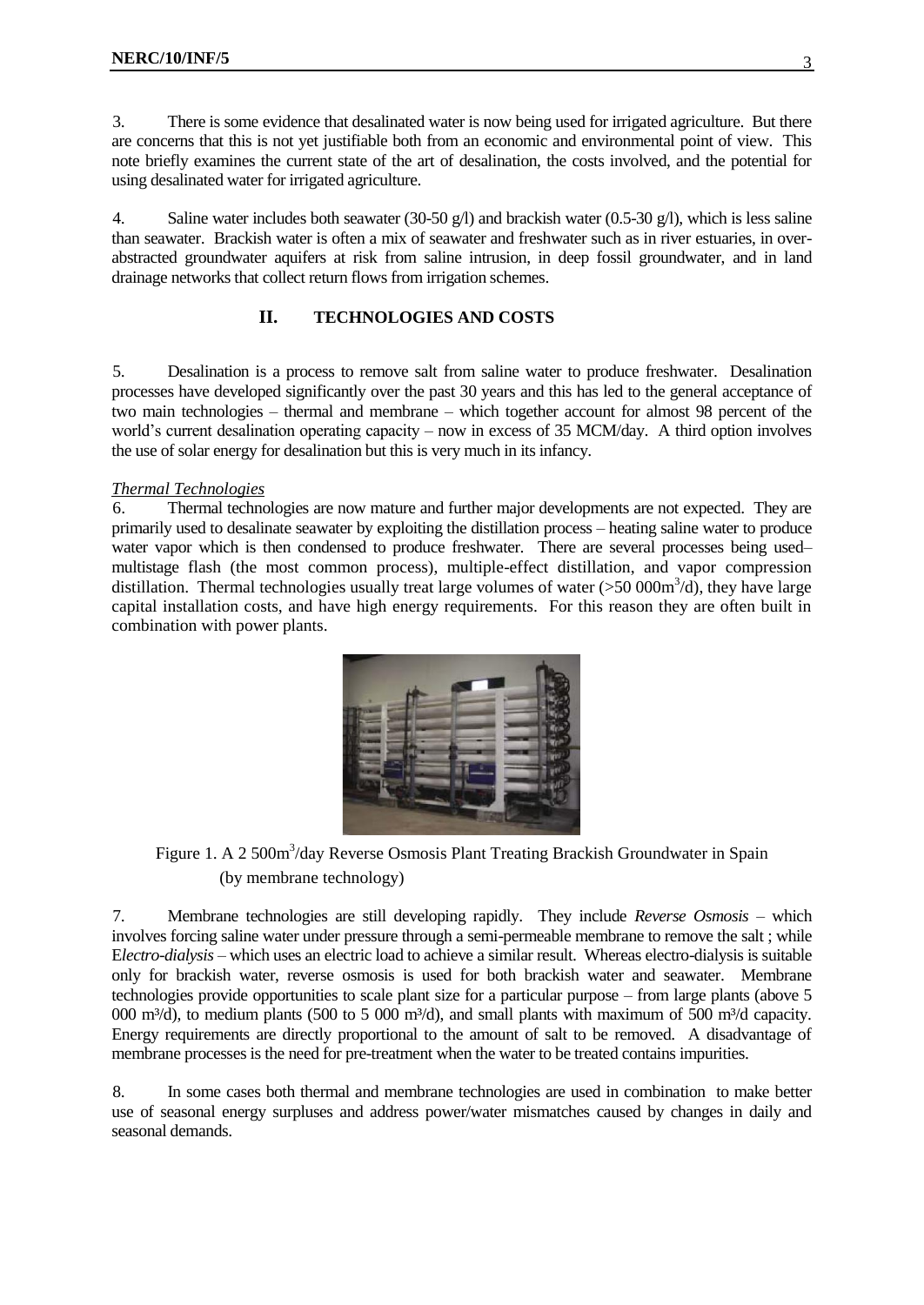| <b>Desalination Technology</b> | Intake Salt<br><b>Concentration</b><br>(g/l) | Plant<br>Capacity<br>$(m^3/d)$ | <b>Energy</b><br>$(kWh/m^3)$ | <b>Product Water Worldwide</b><br><b>Requirements Cost (US\$ m<sup>3</sup>) Capacity (%)</b> |    |
|--------------------------------|----------------------------------------------|--------------------------------|------------------------------|----------------------------------------------------------------------------------------------|----|
| Thermal Distillation           | >30                                          | $>55$ 000                      | $1.5 - 3.5$                  | $1.00 - 1.50$                                                                                | 52 |
| <b>Membranes</b>               | $10-30$                                      | $500-5000+$                    | 4-7                          | $0.50 - 1.50$                                                                                | 45 |
| Others                         | -                                            | -                              | $\overline{\phantom{a}}$     | -                                                                                            |    |

#### **Table 2. Desalination Technologies, Capacity, Energy Requirements, and Costs of Product Water<sup>1</sup>**

<sup>1</sup> Source: FAO (2006) Water Desalination for Agricultural Applications. Land and Water Discussion Paper No 5 *Rome.*

9. Desalination costs in terms of  $\text{US\%}/\text{m}^3$  of freshwater produced depend on the technology, the size of the plant, and the salt content of the intake water. Membrane technologies can produce good quality water at US\$0.50/m<sup>3</sup> for treating brackish water. Costs, however, are higher for treating seawater. Thermal technologies tend to be more expensive than membranes.

10. Current trends suggest that costs of both technologies are falling. Both can reap the economies of scale but membrane technology costs are falling as well due to continued development which leads to efficiency improvements.

#### *Solar Technologies*

11. In view of the high energy demands of both thermal and membrane technologies and their dependence on fossil fuels, attention is turning towards renewable energy sources and in particular the use of solar energy for desalination. There are two approaches to this. The first is the use of solar energy directly to produce water vapor which is then condensed on a cooler surface to produce freshwater. The second is to collect and convert solar energy into electrical energy to drive more conventional thermal and membrane desalination processes.

12. Technologies which produce water vapor mimic the natural water cycle but over a much shorter time period. So far the technologies available are very modest in size and output. "Solar stills" are an example of this approach but their yield is very low – on average only 2-5 liters/day depending on sunhours. Solar ponds are also used to capture and store the sun's energy. They comprise a pool of saline water in which the lower, more saline layers absorb solar heat which cannot escape because the density difference prevents natural convection taking place. This traps heat at the bottom of the pond which can then be used to produce water vapor or drive other distillation processes. Solar ponds have the distinct advantage of making good use of brine which is a waste product from distillation and a potential environmental hazard.

13. Solar photovoltaic systems directly convert solar energy into electricity using cells made from semiconductor materials such as silicon. Additional equipment such as power conditioning and energy storage equipment is needed to control and convert the energy for use in desalination.

14. At present solar desalination is a useful option for providing basic energy and water needs in remote regions where it is not possible or cost-effective to connect to the public electricity supply, and where physical water scarcity is most severe. They are small in scale, low maintenance, and have low environmental impact.

15. There are several pilot plants now operating successfully on a larger scale. But as yet, there are few data and experiences to be drawn from this. However, the commercial viability for agriculture is questionable. Costs for installations in the Middle-East, North Africa, and Spain range from US\$1-4/m<sup>3</sup> for solar distillation and as much as US\$8/m<sup>3</sup> for reverse osmosis using photovoltaic cells. So they are still not competitive with conventional systems.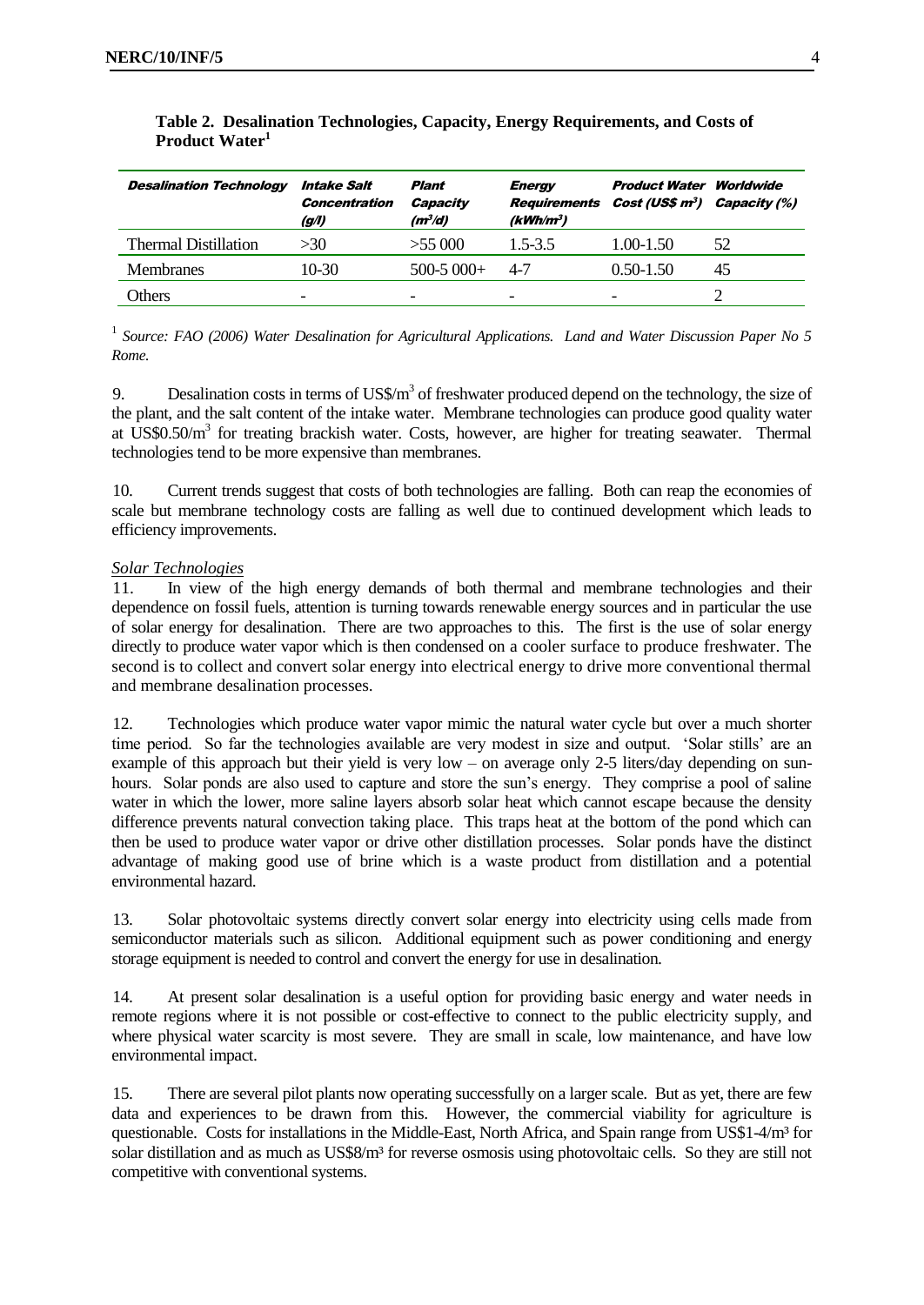16. There are a variety of novel technologies being developed such as solar energy driven membranes and thermal distillation systems with heat recovery processes. More cost-effective hybrid systems are also being designed which combine conventional technologies with solar energy systems to extend their use when solar radiation is not available.

### **III. DESALINATION WATER FOR AGRICULTURE**

<span id="page-4-0"></span>17. Desalinated water is mostly used for domestic and industrial purposes, usually because the high cost of production cannot be justified for agricultural purposes. However, concerns about food security, globalization of food markets and prices, water scarcity, and rising energy costs, are continually changing perceptions about the viability of agricultural production systems. In the sophisticated export markets the financial returns of growing "out of season" high value crops may well justify the use of more expensive sources of water in some circumstances. In less sophisticated local markets in the Near East, however, such costs are unlikely to be justified for basic staple crops and even cash crops without significant subsidies.

18. So using desalinated water for irrigation is technically feasible, the only constraints are economic – can water be desalinated at a low enough cost to be commercially viable? Or, can high value production justify the use of desalinated water in irrigation ? And are there possible environmental constraints that may limit its use?

#### **Putting Desalinated Water into an Agricultural Context**

Agriculture is a large consumer of water in comparison to domestic and industrial water use. A large-scale reverse osmosis plant producing  $5,000 \text{ m}^3$ /d would be enough to irrigate approximately 50 ha of cropping in an arid environment. So, although the volumes of water produced through desalination are significant from a domestic and industrial point of view, they are rather modest when viewed against the large volumes of water that agriculture consumes. There is also the possibility of re-using water from domestic and industrial sources, whereas water used for irrigation is consumed and is not returned, except via the natural hydrological cycle.

19. In spite of the advances in desalination technologies which are bringing down unit costs, agricultural irrigation using desalinated water is not widely practiced – estimates indicate that less than 10 percent of the world"s desalination capacity is used for irrigation. This figure probably includes amenity (urban landscaping) and sports turf (golf courses) irrigation in an urban context which can often justify the high unit cost of desalinated water.

20. *Spain* is one country that is leading in the use of desalinated water in agriculture. In 2006 it was reported that some *40 percent (about 550 000m<sup>3</sup> /day) of the country's desalinated water capacity was used for agriculture* to help relieve the pressure on over-exploited aquifers and to overcome problems of saline intrusion along the Almeria coastal plain. However, in spite of the Spain"s recognized technical excellence in desalination, there is very little information on this experience and few data available on crops, areas irrigated, or justification of costs for agricultural use.

21. Desalination of brackish groundwater for *agricultural use is also practiced by a few private farmers in the Near East, such as the United Arab Emirates*. High value crops, such as lettuce, strawberries and cut flowers, are practiced; however, little information is available on the cost of desalination and its economic returns.

22. A carried out recently in Morocco with FAO"s support indicated that seawater desalination for agricultural use can be economically viable, provided that high value cash crops are grown and the treatment plant covers and irrigated area of 7,000 to 10,000 ha. Farmers would be able to support 30-40% of the capital investment and the total Operation and Maintenance costs.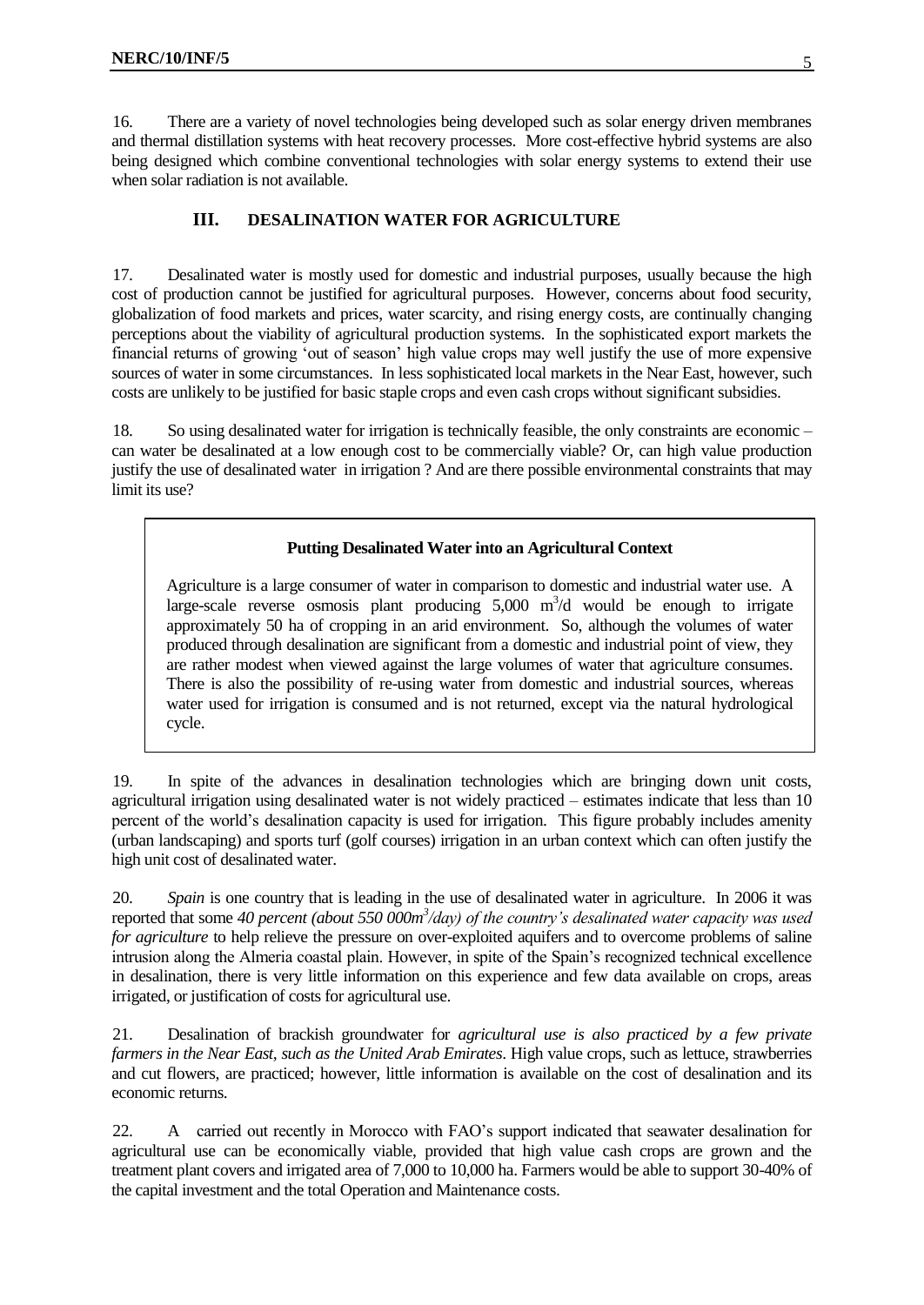23. The quality of water required for irrigation purposes and sustainable agriculture may not be as high as those required for domestic consumption. Thus the water quality required will depend on climate, soils, cropping, and water management practices. Indeed there are concerns that desalinated water may be too "pure" for agricultural use as it may lack the natural minerals that plants need for healthy growth.

24. In some countries desalinated water is used to dilute brackish water and make it more suitable for crop production. Blending of fresh water from the Nile River with "salty water" coming from the agricultural drainage system is a common practice in Egypt. There is a *Main Blending Station* for this purpose and pumping water through *Al-Salam Canal to Sinai*. Blending brackish water with desalinated freshwater can dilute the salt content of irrigation water to acceptable levels, reduce leaching requirements, and reduce the amount of "expensive" desalinated water needed to grow a crop.

# **IV. ENVIRONMENTAL IMPACTS AND EXTERNALITIES**

<span id="page-5-0"></span>25. Using desalinated water is not without environmental impacts, both positive and negative.

26. Favorable environmental impacts include an increase in the availability of freshwater and, when freshwater is used for irrigation, it reduces the risk of build-up of saline conditions in the soil profile.

27. The most immediate problem is the safe disposal of highly saline waste brine coming from the desalination plant. This effluent is quite harmful to plant and animal life and care is needed to avoid any damage to the local ecosystem. Brine and residues disposal from desalination will impact on the receiving water body. Disposal of brine in coastal and inland areas will have different implications. Inland disposal can be quite complex but one way is to use salt ponds from which it is possible to recover heat energy to drive the desalination process. However, there are potential groundwater pollution hazards unless ponds are well lined. Direct coastal discharge may seem simpler but it can significantly impact on the marine environment by changing salinity and temperature.

28. Desalination is energy intensive and relies almost entirely on fossil fuel energy. It is estimated that 1m<sup>3</sup> of desalinated water requires 1 liter of fuel. So desalination using the accepted technologies can add significantly to greenhouse gas emissions and the problems of climate change.

29. The infrastructure required to house desalination plant can impact visually on the landscape and there is also the problem of noise pollution. However, there may be less opposition to desalination plants than other options for improving water supply, like dam/reservoir construction with the consequent disturbance that can occur during construction.

30. Technology and management options are available to reduce adverse impacts; but continuous monitoring of effluents and research on brine disposal is needed.

31. Environmental Impact Assessments are an essential part of monitoring to correct unfavorable impacts. However, as yet there are no detailed and accepted environmental guidelines which deal specifically with desalination plant.

## **V. CONCLUSIONS AND RECOMMENDATIONS**

<span id="page-5-1"></span>32. Seawater desalination offers a viable solution to the problem of water supply for domestic and industrial uses in water scarce areas, particularly in the Near East where groundwater resources are being severely overexploited.

33. However, desalinated water for agricultural purposes is still generally not cost-effective, except under special circumstances such as desalination of brackish water or the production of high value cash crops. Although unit costs of desalinated water are falling, the main purpose for desalination for the time being will still be to supply water for domestic and industrial uses where it can be more economically and